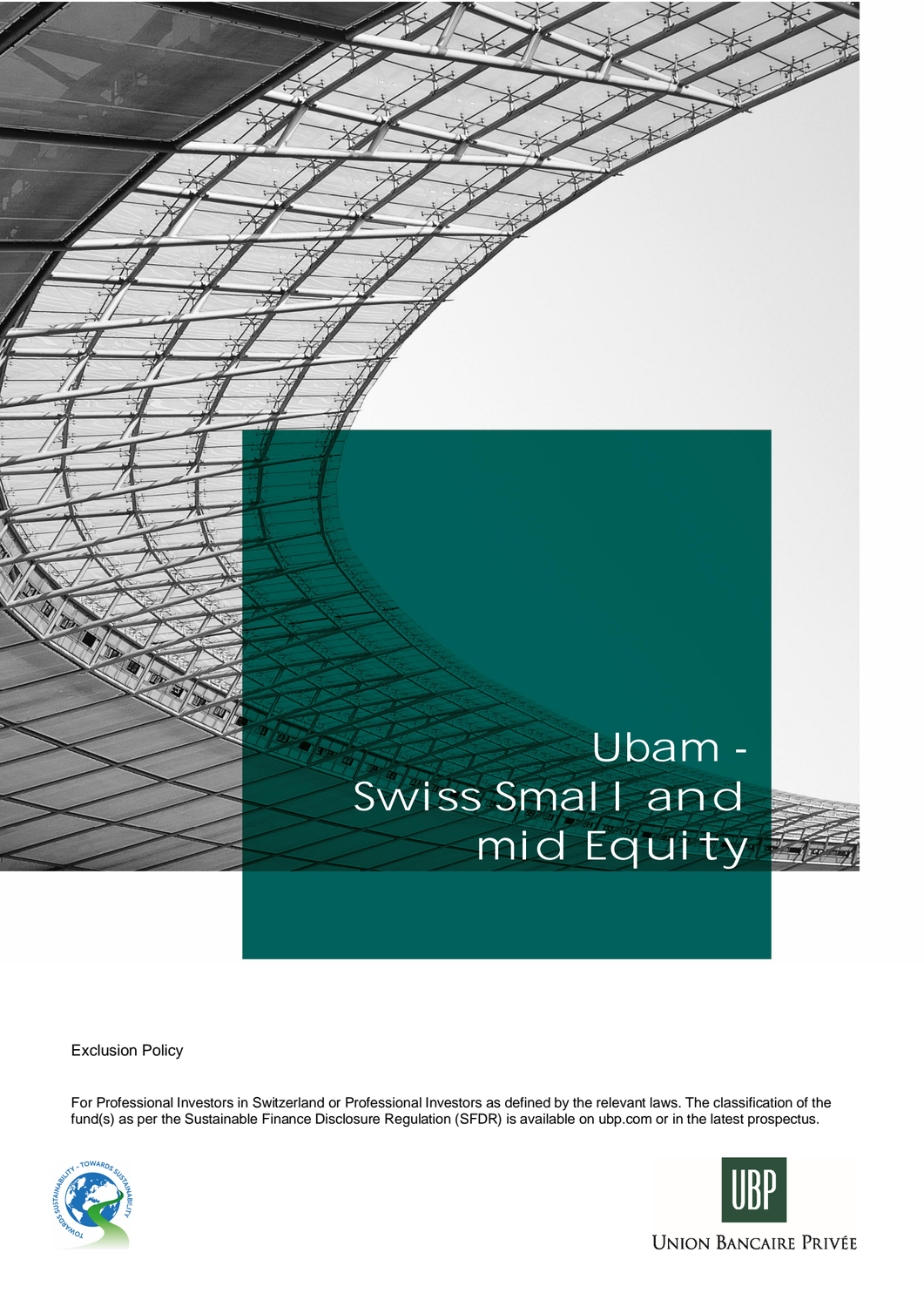## **Exclusion policy**

UBP believes that some investments should be restricted and has defined an Exclusion List, applicable to all UBP-branded public funds and certificates, WM Discretionary Portfolio Management mandates, WM Advisory Services, as well as for institutional mandates in agreement with the client.

The list is updated on a quarterly basis using MSCI ESG Research LLC data and supplemented by any additional companies that appear on the Belgian or Dutch regulators' exclusion lists or that have been flagged by UBP's investment teams. This Exclusion List currently includes:

- Companies that develop, manufacture or sell controversial weapons such as chemical and biological weapons, cluster munitions, landmines, incendiary weapons, blinding laser weapons or depleted uranium;
- Companies which generate 5% or more of their revenues from nuclear weapons:
- Companies which generate 20% or more of their revenues from thermal coal extraction;
- Companies which produce tobacco and companies deriving 10% or more of their revenues from tobacco.

Additionally, and in line with UBP's Group policy, securities under EU, HK, OFAC, Swiss, UK and UN sanctions are also excluded, as well as investments in FATF High Risk Countries, while any investment in FATF Other Monitored Jurisdictions is subject to prior due diligence and approval.

For the Swiss & Global equity team, certain sectors and business areas are fundamentally at odds with sustainable CFROI<sup>®</sup> levels and where we believe this is the case, and engagement would not be fruitful, we exclude these names. As such, UBAM - Swiss Small and Mid Cap Equity applies stricter rules for exclusions as detailed in its fund specific exclusion list below:

| <b>Exclusion Criteria</b>                                                                                                                                                                 | <b>REVENUE THRESHOLD %</b> |      |             |             |
|-------------------------------------------------------------------------------------------------------------------------------------------------------------------------------------------|----------------------------|------|-------------|-------------|
|                                                                                                                                                                                           | 2022                       | 2023 | 2024        | 2025        |
| Global Norms: Breach of any of the UN Global Compact, the UN Guiding Principles on<br>Business and Human Rights, the OECD Guidelines for Multinational Enterprises or ILO<br>Conventions. | $\mathbf 0$                |      |             |             |
| <b>FATF Other Monitored Jurisdictions</b>                                                                                                                                                 | Due Diligence              |      |             |             |
| Controversial & illegal weapons                                                                                                                                                           | 0                          |      |             |             |
| Nuclear weapons                                                                                                                                                                           | 0                          |      |             |             |
| Conventional weapons                                                                                                                                                                      | 5                          |      |             |             |
| Thermal coal extraction                                                                                                                                                                   |                            |      | $\mathbf 0$ |             |
| Unconventional oil & gas extraction                                                                                                                                                       |                            |      | $\mathbf 0$ |             |
| Other unconventional oil & gas related revenues                                                                                                                                           |                            |      | 5           |             |
| Conventional oil & gas                                                                                                                                                                    |                            |      | 5           |             |
| <b>Power Generation</b>                                                                                                                                                                   |                            |      |             |             |
| based on coal                                                                                                                                                                             | 0                          |      |             |             |
| based on oil & gas                                                                                                                                                                        |                            |      | $\mathbf 0$ |             |
| based on nuclear sources                                                                                                                                                                  | $\mathbf 0$                |      |             |             |
| Tobacco production                                                                                                                                                                        |                            |      | $\mathbf 0$ |             |
| other revenues                                                                                                                                                                            | 5                          | 5    | 5           | $\mathbf 0$ |
| Adult Entertainment production                                                                                                                                                            |                            |      | $\mathbf 0$ |             |
| other revenues                                                                                                                                                                            |                            |      | 5           |             |

\* Please refer to Norms-based screening section below for further detail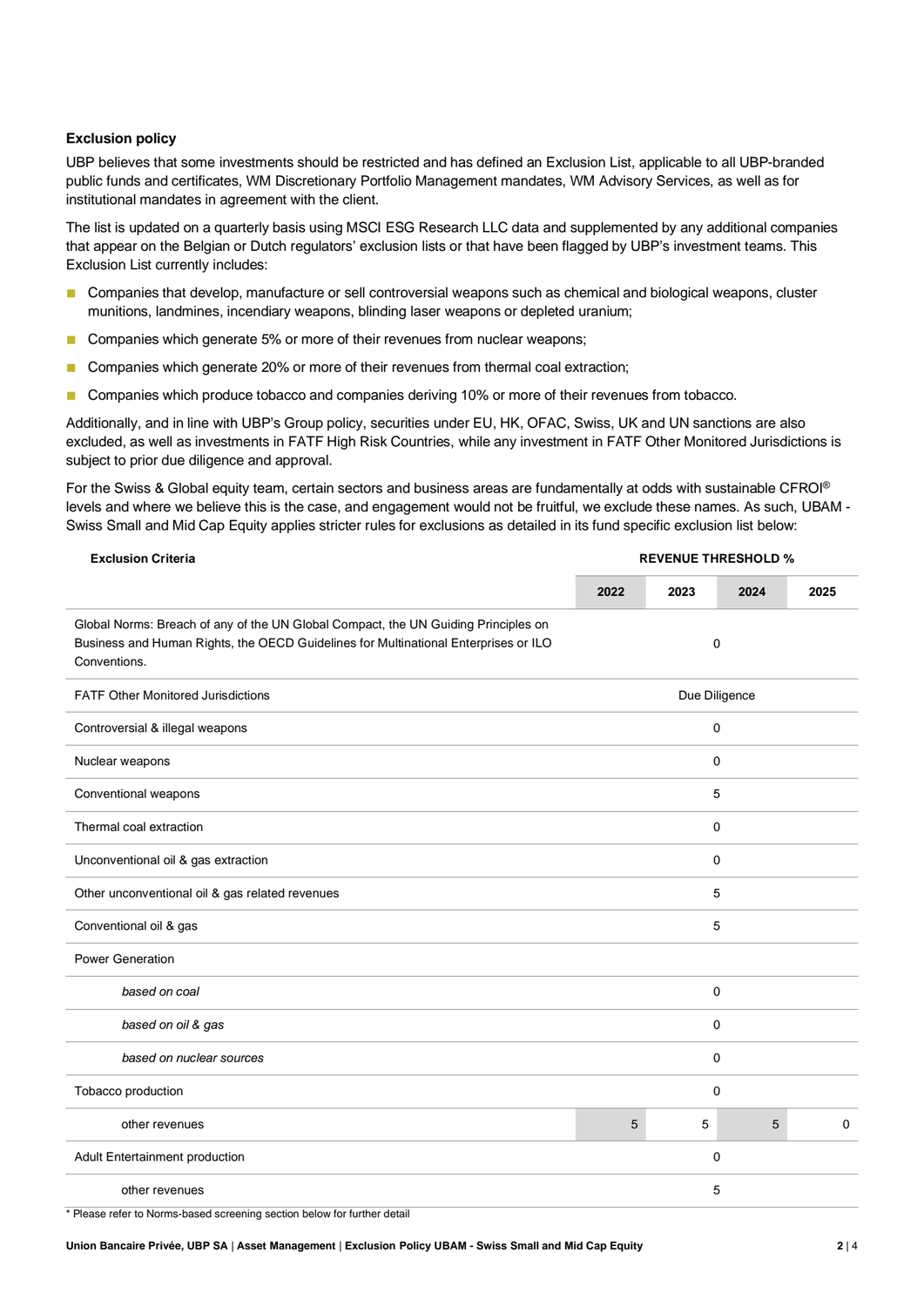For companies in the field of oil & gas extraction and electricity generation, we make both a current-state assessment and analyse the strategies deployed by said companies to transition to a lower-carbon economy. Forward-looking metrics include; stated policy on carbon footprint, emission reduction targets for own operations, changing mix of products sold to customers, capture & storage of carbon (where relevant), capex forecast to be allocated to these initiatives. Any evidence of expansion in these areas would lead to exclusion. When engaging with companies on these issues, we follow the recommendations set out by the Financial Stability Board – Task Force on Climate-related Financial Disclosures (TCFD), that is we focus on governance, strategy, risk management, targets and metrics.

In addition, the sub-fund also shares the conviction of UBP's Sustainable and Impact product range with regards to biodiversity, water management, nuclear energy, taxation, oppressive regimes and governments allowing the death.